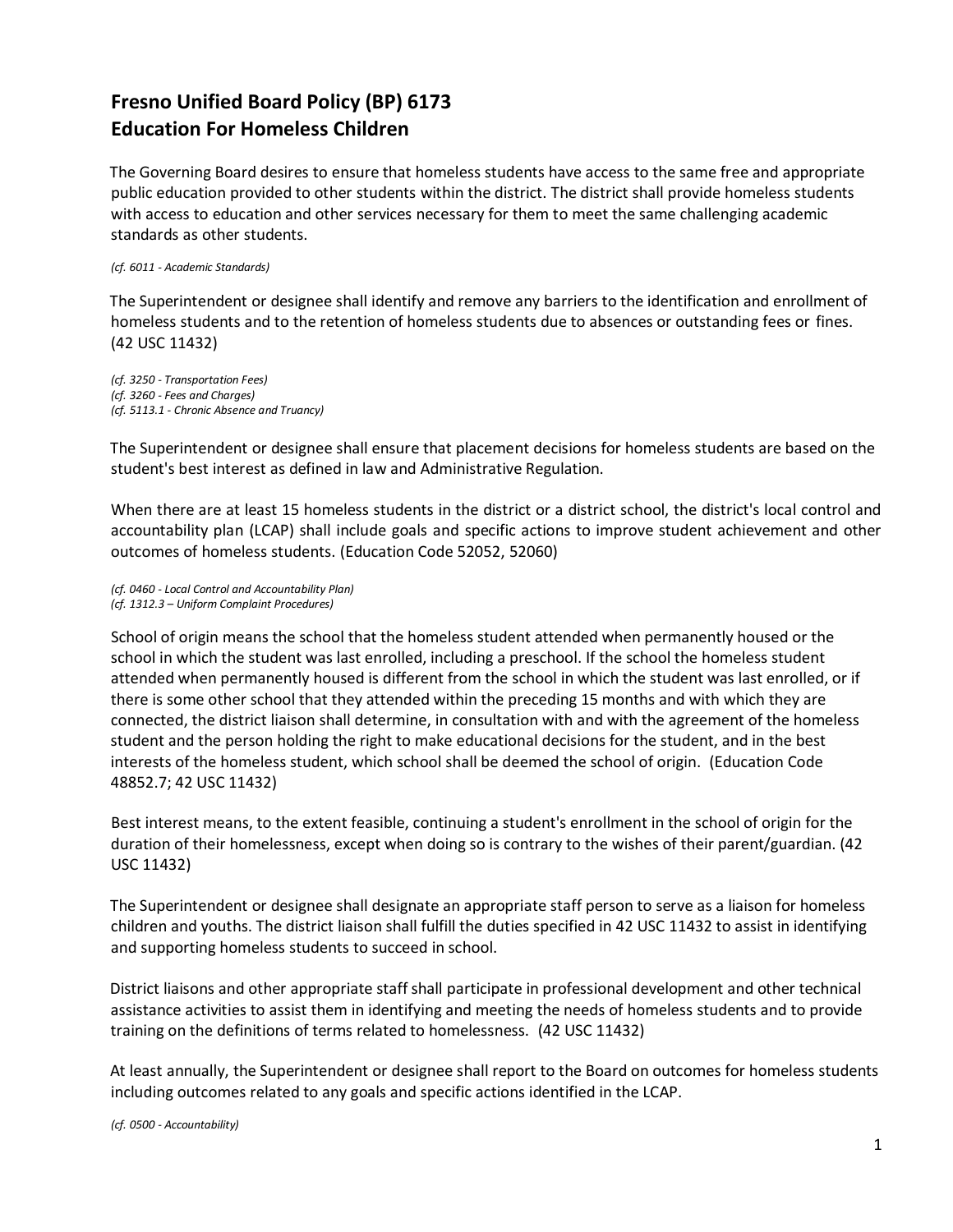#### *(cf. [6190](http://gamutonline.net/displayPolicy/259635/6) - Evaluation of the Instructional Program)*

The district's liaison for homeless students shall ensure that: (Education Code 48852.5; 42 USC 11432)

1. Ensure that homeless students are identified by school personnel and through coordination activities with other entities and agencies

*(cf. 1400 - Relations between Other Governmental Agencies and the Schools) (cf. 3553 - Free and Reduced-Price Meals) (cf. 5141.6 - Student Health Services)*

2. Ensure that homeless students are immediately enrolled in, and have a full and equal opportunity to succeed in, district schools

3. Ensure that homeless families and children and youth have access to and receive educational services for which they are eligible, including services through Head Start and Early Head Start programs, early intervention services under Part C of the federal Individuals with Disabilities Education Act, and other preschool programs administered by the district

*(cf. 5148.3 - Preschool/Early Childhood Education)*

4. Ensure that homeless families and students receive referrals to health care services, dental services, mental health and substance abuse services, housing services, and other appropriate services

*(cf. 5141.6 - School Health Services)*

5. Inform parents/guardians of the educational and related opportunities available to their children and ensure that they are provided with meaningful opportunities to participate in the education of their children

### *(cf. 5145.6 - Parental Notifications)*

6. Disseminate notice of the educational rights of homeless students in locations frequented by parents/guardians of homeless children and youth and by unaccompanied youth, including schools, family shelters, public libraries, and hunger relief agencies (soup kitchens). The rights shall be presented in a manner and form understandable to the parents/guardians of homeless students and unaccompanied youth. 7. Mediate enrollment disputes in accordance with law and the section "Resolving Enrollment Disputes" below 8. Fully inform parents/guardians of homeless students and unaccompanied youth of all transportation services, including transportation to the school of origin, and assist them in accessing transportation to the school of choice

*(cf. 3541 - Transportation Routes and Services)*

9. Ensure that school personnel providing services to homeless students receive professional development and other support

*(cf. 4131 - Staff Development) (cf. 4231 - Staff Development) (cf. 4331 - Staff Development)*

10. Ensure that unaccompanied youth are enrolled in school, have opportunities to meet the same challenging state academic standards established for other students, and are informed of their status as independent students under 20 USC 1087vv and that they may receive assistance from the district liaison to receive verification of their independent student status for purposes of applying for federal student aid pursuant to 20 USC 1090

11. Coordinate and collaborate with state coordinators and community and school personnel responsible for the provision of education and related services to homeless students, including the provision of comprehensive data to the state coordinator as required by law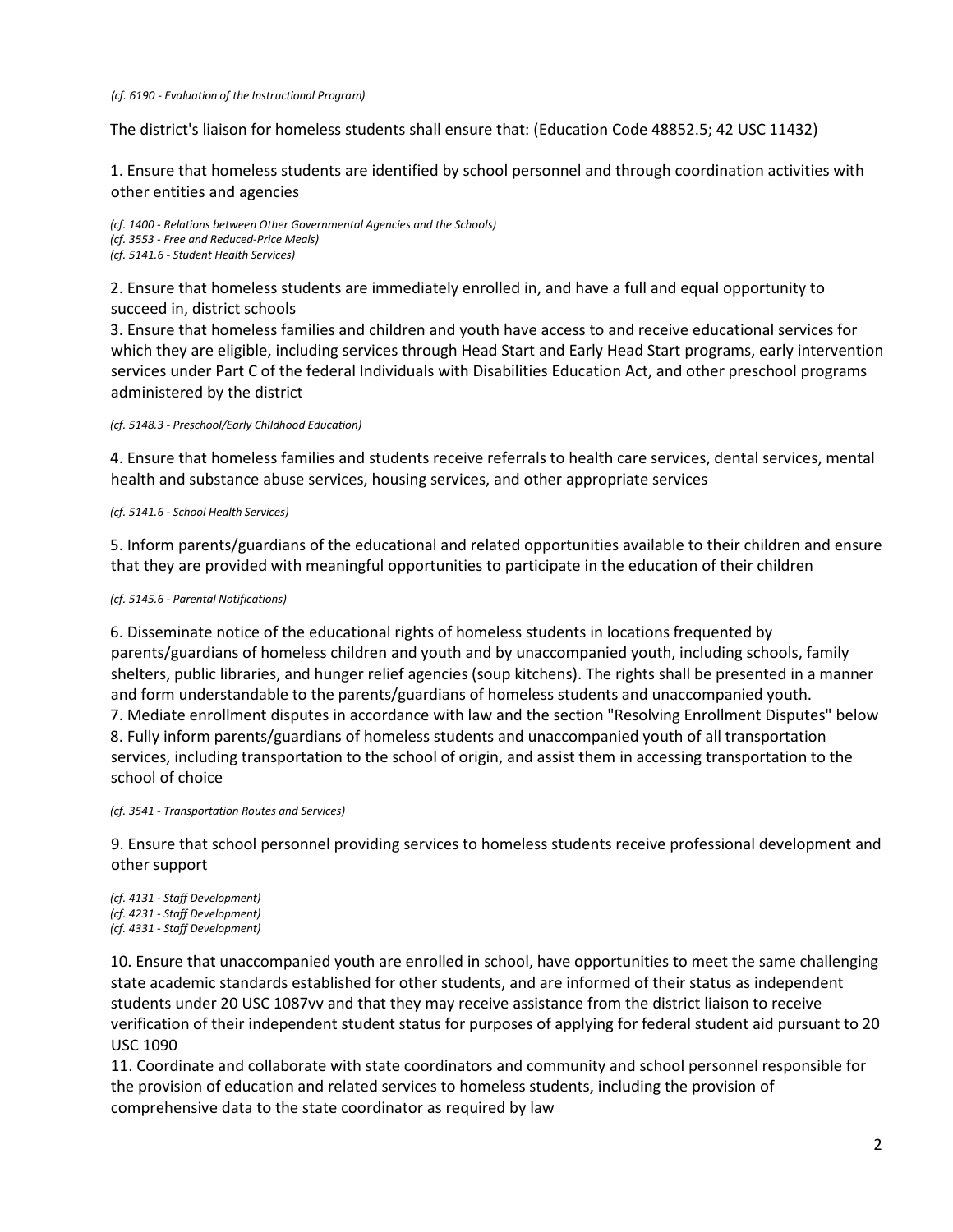In addition, when notified pursuant to Education Code 48918.1, the district liaison shall assist, facilitate, or represent a homeless student who is undergoing a disciplinary proceeding that could result in their expulsion. When notified pursuant to Education Code 48915.5, the district liaison shall participate in an individualized education program team meeting to make a manifestation determination regarding the behavior of a student with a disability.

*(cf. 5144.1 - Suspension and Expulsion/Due Process) (cf. 5144.2 - Suspension and Expulsion/Due Process (Students with Disabilities)) (cf. 6159 - Individualized Education Program)*

# Eligibility for Extracurricular Activitie**s**

A homeless student who enrolls in any district school shall be immediately deemed to meet all residency requirements for participation in interscholastic sports or other extracurricular activities. (Education Code 48850)

*(cf. 6145 - Extracurricular and Cocurricular Activities) (cf. 6145.2 - Athletic Competition)*

In order to identify district students who are homeless, the Superintendent or designee may give a housing questionnaire to all parents/guardians during school registration, make referral forms readily available, include the district liaison's contact information on the district and school web sites, provide materials in a language easily understood by families and students, provide school staff with professional development on the definition and signs of homelessness, and contact appropriate local agencies to coordinate referrals for homeless children and youth and unaccompanied youth.

*(cf. 1113 - District and School Web Sites) (cf. 4131 - Staff Development) (cf. 4231 - Staff Development) (cf. 4331 - Staff Development)*

Information about a homelessstudent'sliving situation shall be considered part of a student's educational record, subject to the Family Educational Rights and Privacy Act and shall not be deemed to be directory information as defined in 20 USC 1232g. (42 USC 11432)

*(cf. 5125 - Student Records) (cf. 5125.1 - Release of Directory Information)*

Each homeless student shall be provided services that are comparable to services offered to other students in the school, including, but not limited to, transportation, educational programs for which the student meets the eligibility criteria (such as federal Title I services or similar state or local programs, programs for students with disabilities, and educational programs for English learners), career and technical education programs, programs for gifted and talented students, and school nutrition programs. (42 USC 11432)

- *(cf. 3550 - Food Service/Child Nutrition Program)*
- *(cf. 3553 - Free and Reduced Price Meals)*
- *(cf. 5148.2 - Before/After School Programs)*
- *(cf. 5148.3 - Preschool/Early Childhood Education)*
- *(cf. 6159 - Individualized Education Program)*
- *(cf. 6164.2 - Guidance/Counseling Services)*
- *(cf. 6171 - Title I Programs)*
- *(cf. 6172 - Gifted and Talented Student Program)*
- *(cf. 6174 - Education for English Learners)*
- *(cf. 6177 - Summer Learning Programs) (cf. 6178 - Career and Technical Education)*
- *(cf. 6179 - Supplemental Instruction)*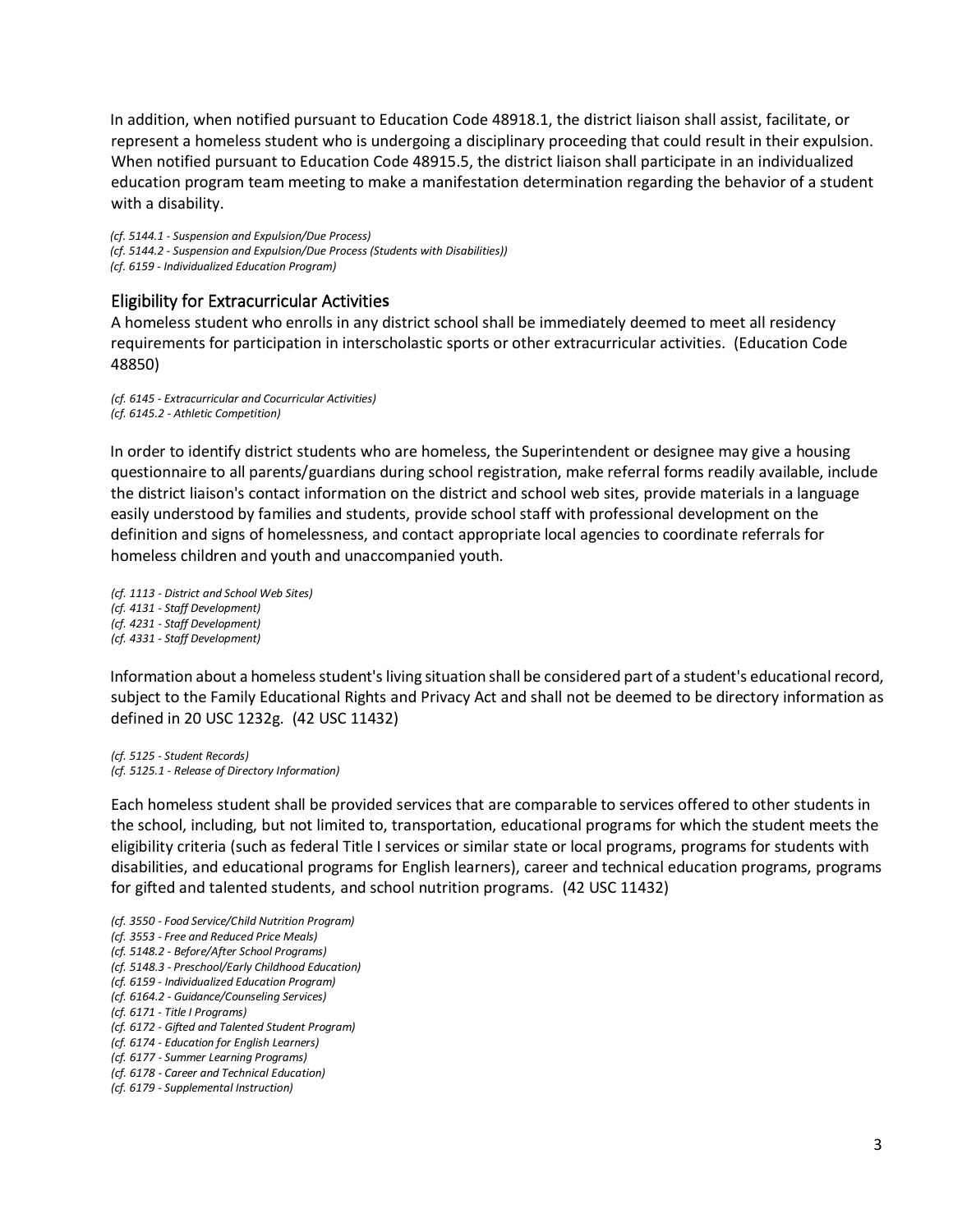Homeless students shall not be segregated into a separate school or program based on their status as homeless and shall not be stigmatized in any way. However, the Superintendent or designee may separate homeless students on school grounds as necessary for short periods of time for health and safety emergencies or to provide temporary, special, and supplementary services to meet the unique needs of homeless students. (42 USC 11432, 11433)

*(cf. 0410 - Nondiscrimination in District Programs and Activities) (cf. 3553 - Free and Reduced Price Meals)*

The Superintendent or designee shall coordinate with other agencies and entities to ensure that homeless children and youth are promptly identified, ensure that homeless students have access to and are in reasonable proximity to available education and related support services, and raise the awareness of school personnel and service providers of the effects of short-term stays in a shelter and other challenges associated with homelessness. Toward these ends, the Superintendent or designee shall collaborate with local social services agencies, other agencies or entities providing services to homeless children and youth, and, if applicable, transitional housing facilities. In addition, the Superintendent or designee shall coordinate transportation, transfer of school records, and other interdistrict activities with other local educational agencies. As necessary, the Superintendent or designee shall coordinate, within the district and with other involved local educational agencies, services for homeless students and services for students with disabilities. (42 USC 11432)

*(cf. 1020 - Youth Services)*

### Enrollment

Placement decisions for homeless students shall be based on the student's best interest. In determining a student's best interest, a homeless student shall, to the extent feasible, be placed in their school of origin, unless their parent/guardian requests otherwise. (42 USC 11432)

In determining the best interest of the student, the district shall consider student-centered factors related to the student's best interest, including factors related to the impact of mobility on achievement, education, health, and safety, giving priority to the request of the student's parent/guardian or, in the case of an unaccompanied youth, the youth. (42 USC 11432)

However, placement decisions shall not be based on whether a homeless student lives with their homeless parent/guardian or has been temporarily placed elsewhere. (42 USC 11432)

In the case of an unaccompanied youth, the liaison shall assist in placement or enrollment decisions, give priority to the views of the student, and provide notice to the student of their appeal rights. (42 USC 11432)

In determining a student's best interest, a homeless student shall, to the extent feasible, be placed in their school of origin, unless the student's parent/guardian or the unaccompanied youth requests otherwise. (Education Code 48852.7; 42 USC 11432)

Once a placement decision has been made, the principal or designee shall immediately enroll the student in the school of choice. The student shall be enrolled even if they: (Education Code 48852.7; 42 USC 11432)

1. Have outstanding fees, fines, textbooks, or other items or monies due to the school last attended

*(cf. 5125.2 - Withholding Grades, Diploma or Transcripts)*

2. Do not have clothing normally required by the school, such as school uniforms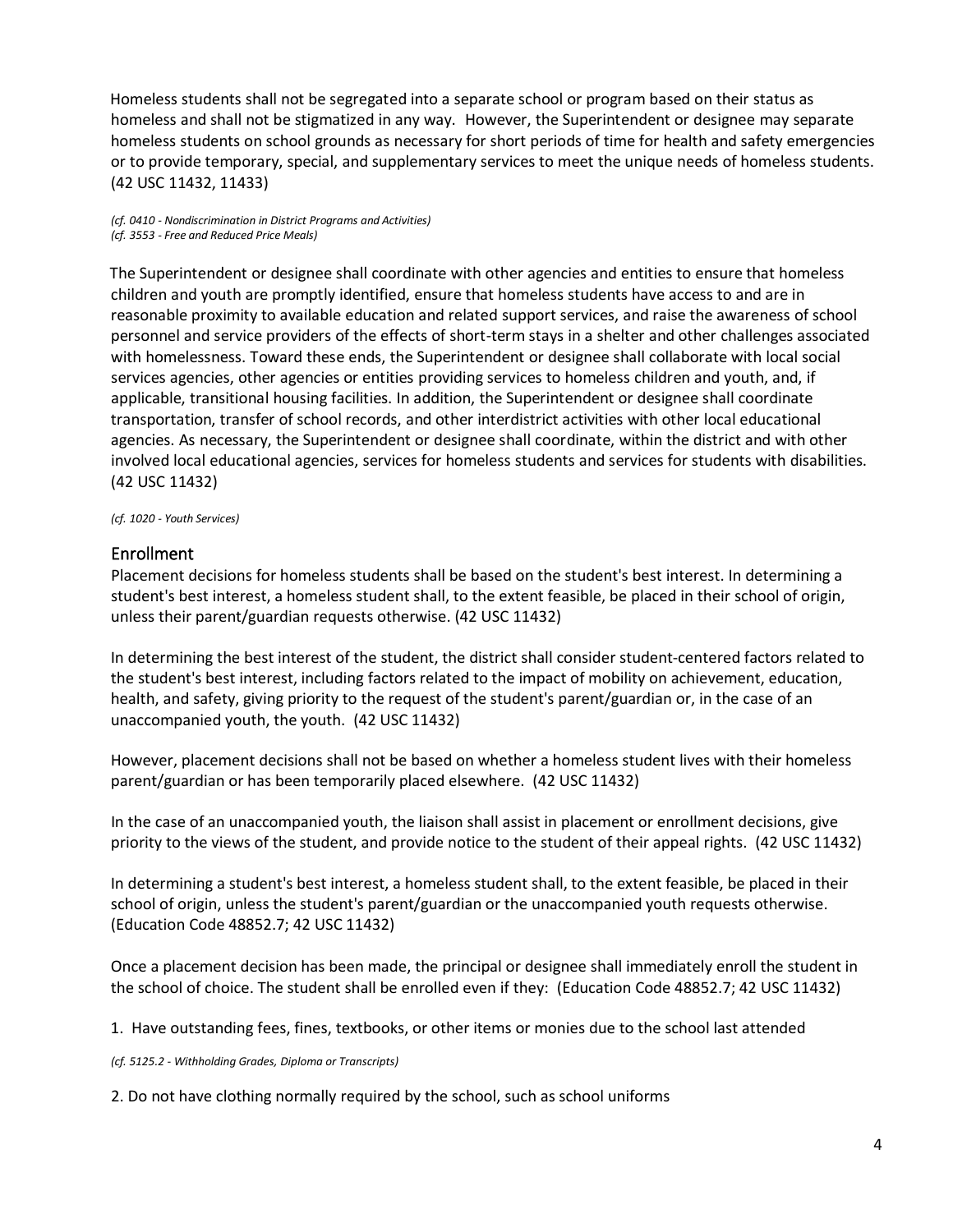3. Are unable to produce records normally required for enrollment, such as previous academic records, proof of residency, and records of immunization and other required health records

*(cf. 5111 - Admission) (cf. 5111.1 - District Residency) (cf. 5125 - Student Records) (cf. 5141.26 - Tuberculosis Testing) (cf. 5141.31 - Immunizations) (cf. 5141.32 - Health Screening for School Entry)*

4. Have missed application or enrollment deadlines during any period of homelessness

The principal or designee shall immediately contact the school last attended by the student to obtain the relevant records. If the student needs to obtain immunizations or does not possess immunization or other required health records, the principal or designee shall refer the parent/guardian to the district homeless liaison. The district liaison shall assist the parent/guardian, or the student if they are an unaccompanied youth, in obtaining the necessary immunizations, screenings, or records for the student. (42 USC 11432)

If the student is placed at a school other than their school of origin or the school requested by their parent/guardian or an unaccompanied youth, the Superintendent or designee shall provide the parent/guardian or the unaccompanied youth with a written explanation of the decision along with a statement regarding the right to appeal the placement decision. (42 USC 11432)

The student may continue attending their school of origin for the duration of the homelessness. (Education Code 48852.7; 42 USC 11432)

To ensure that the homeless student has the benefit of matriculating with their peers in accordance with the established feeder patterns, the following shall apply: (Education Code 48852.7; 42 USC 11432) 1. If the student is transitioning between grade levels, they shall be allowed to continue in the same attendance area.

2. If the student is transitioning to a middle school or high school, and the school designated for matriculation is in another school district, they shall be allowed to continue to the school designated for matriculation in that district.

If the student's status changes before the end of the school year so that they are no longer homeless, they shall be allowed to stay in the school of origin: (Education Code 48852.7)

1. Through the duration of the school year if the student is in grades K-8

2. Through graduation if the student is in high school

## Resolving Enrollment Disputes

If a dispute arises over student eligibility, school selection or enrollment in a particular school, the matter shall be referred to the district liaison, who shall carry out the dispute resolution process as expeditiously as possible. (42 USC 11432)

The parent/guardian or unaccompanied youth shall be provided with a written explanation of any decisions related to eligibility, school selection, or enrollment and of the, right of the parent/guardian or unaccompanied youth to appeal the decision. (42 USC 11432)

The written explanation shall include: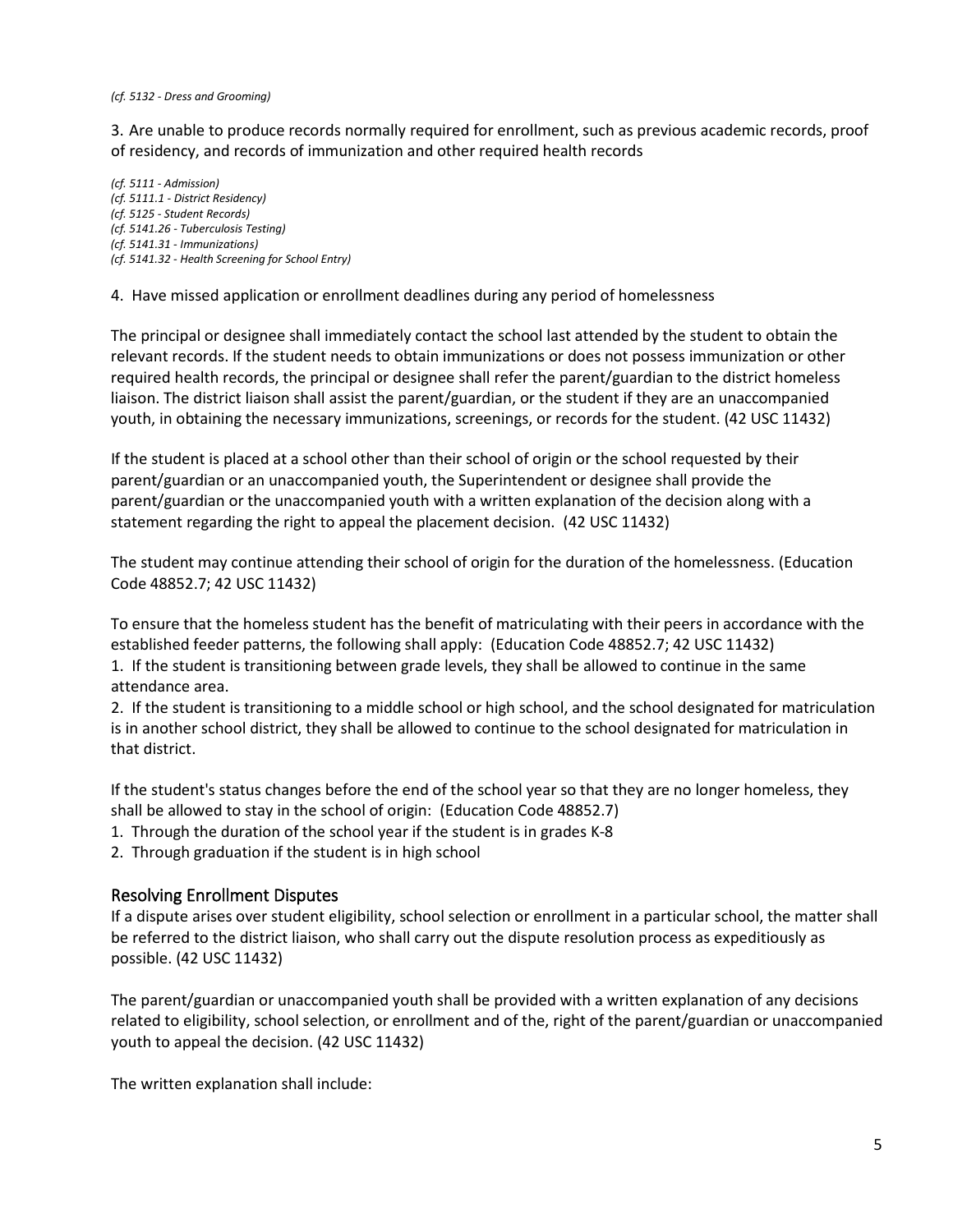1. A description of the action proposed or refused by the district 2. An explanation of why the action is proposed or refused

3. A description of any other options the district considered and the reasons that any other options were rejected

4. A description of any other factors relevant to the district's decision and information related to the eligibility

or best interest determination including the facts, witnesses, and evidence relied upon and their sources

5. Appropriate timelines to ensure any relevant deadlines are not missed

6. Contact information for the district liaison and state coordinator, and a brief description of their roles

The written explanation shall be complete, as brief as possible, simply stated, and provided in language that the parent/guardian or student can understand.

The district liaison may use an informal process as an alternative to formal dispute resolution procedures, provided that the parents/guardians or unaccompanied youth have access to the more formal process if informal resolution is not successful in resolving the matter.

In working with a student's parents/guardians or unaccompanied youth to resolve an enrollment dispute, the district liaison shall:

1. Inform them that they may provide written and/or oral documentation to support their position

2. Inform them that they may seek the assistance of social services, advocates, and/or service providers in having the dispute resolved

3. Provide them a simple form that they may use and turn in to the school to initiate the dispute resolution process

4. Provide them a copy of the dispute form they submit for their records 5. Provide them the outcome of the dispute for their records

If a parent/guardian or unaccompanied youth disagrees with the liaison's enrollment decision, they may appeal the decision to the Director of Student Support Services. The Director shall make a determination within five working days.

If the parent/guardian chooses to appeal the district's placement decision, the district liaison shall forward all written documentation and related paperwork to the homeless liaison at the county office of education.

Pending final resolution of the dispute, including all available appeals, the student shall be immediately enrolled in the school in which enrollment is sought and shall be allowed to attend classes and participate fully in school activities. (42 USC 11432, 11434a)

# Applicability of Graduation Requirements

To obtain a high school diploma, a homeless student shall complete all courses required by Education Code 51225.3 and fulfill any additional graduation requirements prescribed by the Governing Board.

### *(cf. 6146.1 - High School Graduation Requirements)*

However, when a homeless student who has completed their second year of high school transfers into the district from another school district or transfers between high schools within the district, they shall be exempted from all district-adopted coursework and other district-established graduation requirements, unless the district makes a finding that the student is reasonably able to complete the additional requirements in time to graduate from high school by the end of their fourth year of high school. Within 30 calendar days of the homeless student's transfer, the Superintendent or designee shall notify the student, the person holding the right to make educational decisions for them, and the district liaison for homeless students of the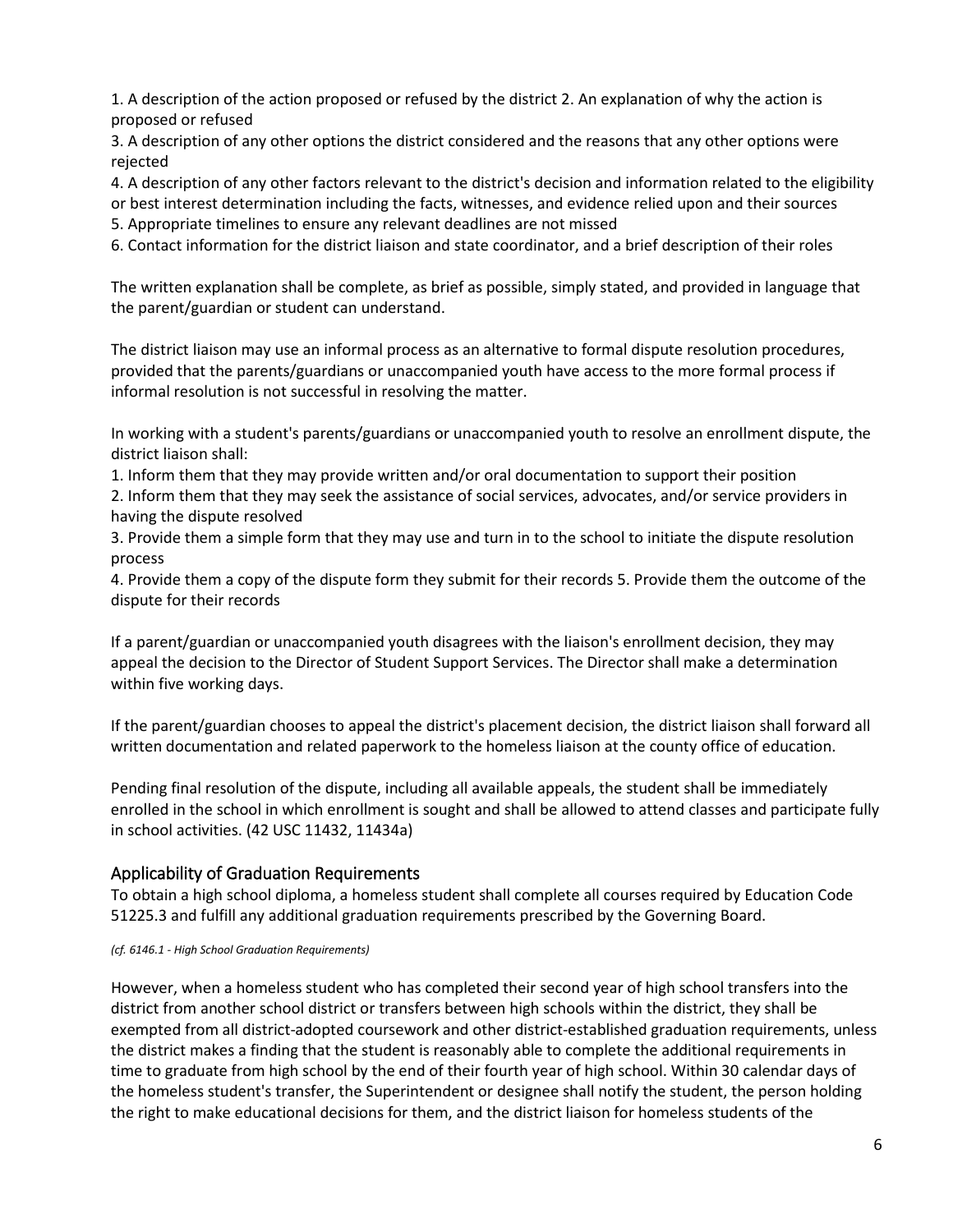availability of the exemption and whether the student qualifies for it. If the Superintendent or designee fails to provide this notification, the student shall be eligible for the exemption once notified, even if the notification occurs after the student is no longer homeless. (Education Code 51225.1)

To determine whether a homeless student is in their third or fourth year of high school, the district shall use either the number of credits they have earned as of the date of the transfer or the length of their school enrollment, whichever qualifies the student for the exemption. (Education Code 51225.1)

The Superintendent or designee shall notify any homeless student who is granted an exemption and the person holding the right to make educational decisions for them, how any requirements that are waived will affect the student's ability to gain admission to a postsecondary educational institution and shall provide information about transfer opportunities available through the California Community Colleges. (Education Code 51225.1)

The district shall not require or request a homeless student to transfer schools in order to qualify for an exemption and no request for a transfer solely to qualify for an exemption shall be made by a homeless student, the person holding the right to make educational decisions for the student, or the district liaison on behalf of the student. (Education Code 51225.1)

If a homeless student is exempted from local graduation requirements, the exemption shall continue to apply after the student is no longer homeless or if they transfer to another school or school district. (Education Code 51225.1)

If the Superintendent or designee determines that a homeless student is reasonably able to complete district graduation requirements within their fifth year of high school, they shall: (Education Code 51225.1)

1. Inform the student and, if under 18 years of age, the person holding the right to make educational decisions for them, of the option available to the student to remain in school for a fifth year to complete the district's graduation requirements and how that will affect their ability to gain admission to a postsecondary educational institution

2. Provide information to the homeless student about transfer opportunities available through the California Community Colleges

3. Upon agreement with the homeless student or with the person holding the right to make educational decisions for them if they are under 18 years of age, permit the student to stay in school for a fifth year to complete the district's graduation requirements

*Fresno Unified School District prohibits discrimination, harassment (including sexual harassment), intimidation, and bullying based on actual or perceived race, color, ethnicity, national origin, immigration status, ancestry, age (40 and above), religious creed, religion, political belief or affiliation, gender, gender identity, gender expression, genetic information, mental or physical disability, sex, sexual orientation, marital status, pregnancy or parental status, childbirth, breastfeeding/lactation status, medical condition, military and veteran status, or association with a person or a group with one or more of these actual or perceived characteristics or any other basis protected by law or regulation, in its educational program(s) or employment.*

#### Legal Reference:

EDUCATION CODE

[2558.2](http://www.fresnounified.org/board/policies/Policies/fusd/displaypolicy/129139/6.htm) [Us](http://www.fresnounified.org/board/policies/Policies/fusd/displaypolicy/129139/6.htm)e of revenue limits to determine average daily attendance of homeless childr[en](http://www.fresnounified.org/board/policies/Policies/fusd/displaypolicy/204200/6.htm)

[39807.5](http://www.fresnounified.org/board/policies/Policies/fusd/displaypolicy/204200/6.htm) Payment of transportation costs by parents

[48850](http://gamutonline.net/displayPolicy/137886/6) Educational rights; participation in extracurricular activities

[48852.5](http://gamutonline.net/displayPolicy/881244/6) [No](http://gamutonline.net/displayPolicy/881244/6)tice of educational rights of homeless students

[48852.7](http://gamutonline.net/displayPolicy/1004096/6) Enrollment of homeless students

[48915.5](http://gamutonline.net/displayPolicy/137528/6) Recommended expulsion, homeless student with disabilities

[48918.1](http://gamutonline.net/displayPolicy/808004/6) [No](http://gamutonline.net/displayPolicy/808004/6)tice of recommended expulsion

[51225.1](http://gamutonline.net/displayPolicy/899633/6)[-51225.3](http://gamutonline.net/displayPolicy/0/6) [Gr](http://gamutonline.net/displayPolicy/0/6)aduation requirements